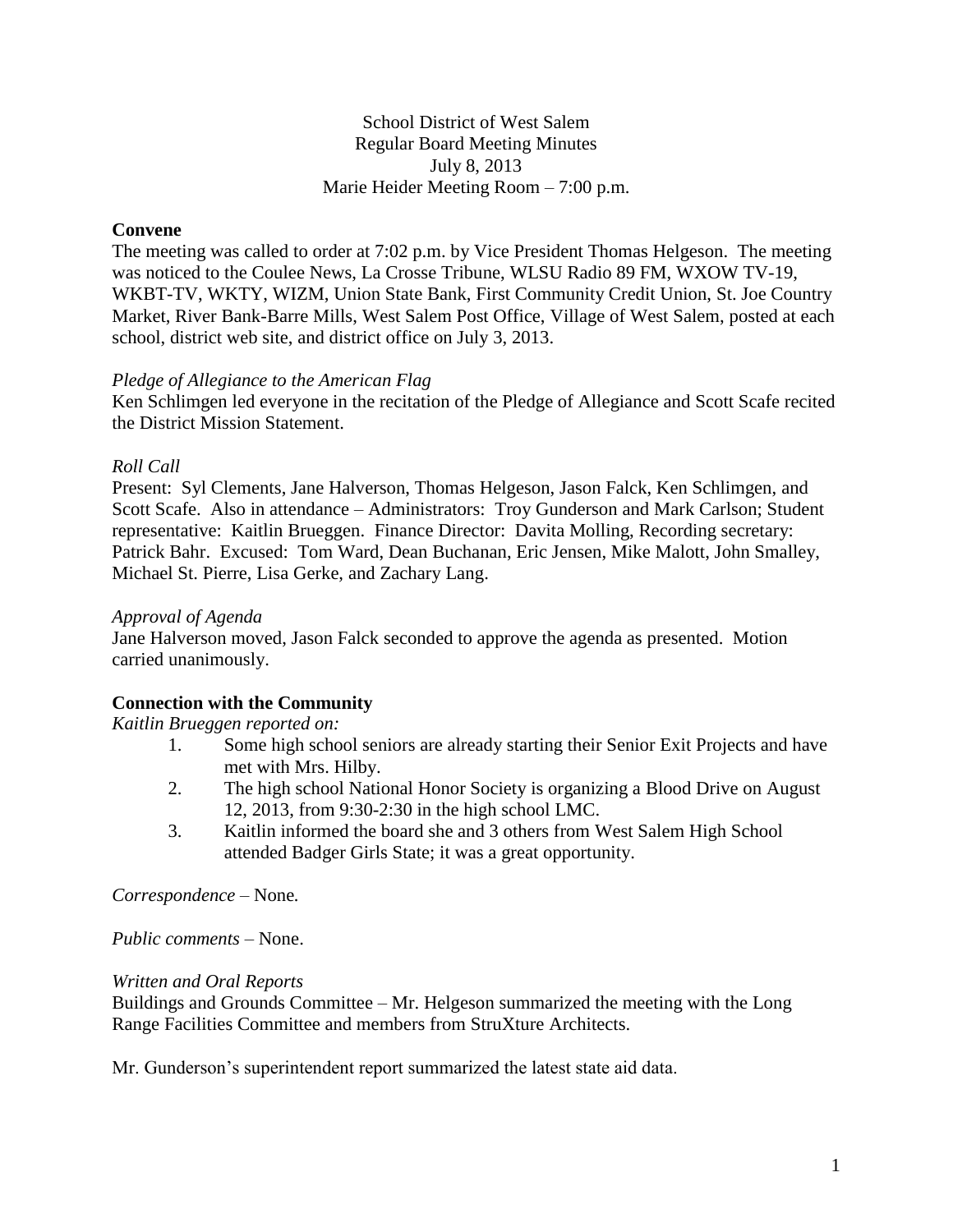### **Consent Agenda**

Ken Schlimgen moved, Syl Clements seconded to approve the Special Board Meeting Minutes of June 24, 2013; the Regular Board Meeting Minutes of June 24, 2013; and the invoices to be paid. Motion carried unanimously.

### **Discussion/Action Items:**

Mr. Scafe moved, Mr. Schlimgen seconded to accept donations from Thomas Moran for the Horace and Gladys Moran Fund, and from the June Dairy Days Association for the high school wrestling club; and invoices to be paid. Motion carried unanimously.

Mr. Gunderson shared with the board recently received information on the Lakeview Health Center property in regards to the district's long range facilities plan. He also inquired about how to use the services of the architects for facilities/land acquisition.

Mr. Falck moved, Mr. Schlimgen seconded to accept the resignations of 7th grade volleyball coach Amanda Beld and part-time custodian Craig Lysne. Motion carried unanimously.

Mr. Schlimgen moved, Mrs. Halverson seconded to approve, pending release from any teaching contracts: Ryan Nelson and Eric Borre as high school social studies teachers, Melissa Haas as high school family & consumer Science teacher, and Trenton Harger as middle/high school computer science teacher. Motion carried unanimously.

Mr. Schlimgen moved, Mrs. Halverson seconded to approve Milt Strong as a part-time custodian. Motion carried unanimously.

Mrs. Halverson moved, Mr. Clements seconded to approve the elementary school 2013-2014 Student and Parent Handbook as amended. Motion carried unanimously.

Mrs. Halverson moved, Mr. Clements seconded to approve the 66:0301 contract with Bangor School District for Early Childhood Services for 2013-2014. Motion carried. (5 Aye, 1 Nay)

Mr. Schlimgen moved, Mr. Scafe seconded to set the date for a Board Retreat on Tuesday, August 6, 2013 at 6:00 p.m. Motion carried unanimously.

Mr. Helgeson welcomed the motion for closed session: The Board will discuss, consider and, if appropriate, take action pursuant to Wis. Stats §19.85(1) (c) Considering employment, promotion, compensation or performance evaluation data of any public employee over which the governmental body has jurisdiction or exercises responsibility, regarding the superintendent's performance goals, mid-year evaluation and 2013-2014 salary.

Mr. Schlimgen moved, Mr. Falck seconded that the Board convene in closed session at 8:26 p.m. A roll vote was taken: Mr. Falck Aye, Mr. Scafe Aye, Mr. Helgeson Aye, Mr. Clements Aye, Mrs. Halverson Aye, and Mr. Schlimgen Aye. Motion carried unanimously.

*Closed Session*